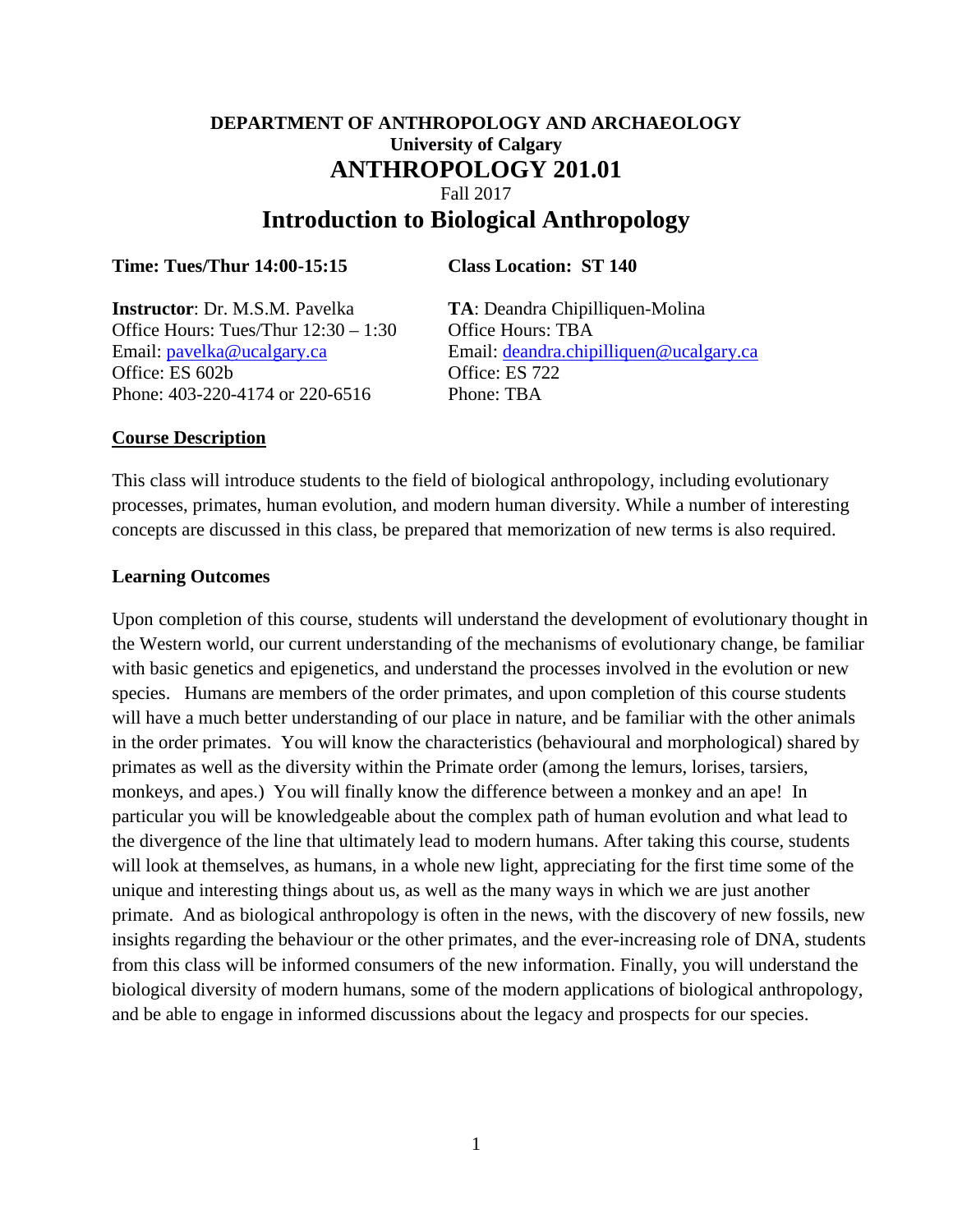## **Course Requirements**

**Test One - 25%** Tuesday October 10. This in class test will be multiple choice format and cover all preceding class material (lectures, videos, discussion) and chapters  $1 - 4$  of the textbook. You will have 60 minutes to complete 75 multiple choice questions. All students must remain seated until exams are collected 60 minutes after the exam has begun.

**Test Two - 35%** Tuesday November 14**.** This in class test will be multiple choice format and cover all class material (lectures, videos, discussion) since Test One and chapters 5 - 10 of the textbook. You will have 60 minutes to complete 75 multiple choice questions. All students must remain seated until exams are collected 60 minutes after the exam has begun.

**Final Exam - 40% Date** TBA**.** This is a Registrar Scheduled final exam (date released in early October) which covers all class material and all 16 chapters of the textbook. Registrar scheduled Final Exams are 2 hours in length however you are free to leave the room after 30 minutes, thus you will have up to 2 hours to complete 100 multiple choice questions.

**Missed tests automatically receive a score of zero**. In the event of an emergency or illness, please try to notify the Anthropology office (220-6516) or the instructor before the exam in order to be eligible to take an alternate test.

Multiple choice tests are not returned to students; however a copy of the key will be made available at designated times and places (TBA) for review with the TA. Class material includes anything that happens in class: presented lectures, guest lectures, discussion, Q & A, and movies. Required readings (sections of the textbook) are specified above.

**Textbook –** A Human Voyage, A. Keenlyside and R. Lazenby, 2nd Edition, 2015. Lectures and textbook chapters are coordinated and thus there is overlap in the required readings and the lectures and films, however you are responsible for any material in the textbook whether or not it is covered in class, and any material from the class, whether or not it is covered in the textbook.

**Lecture Notes**: Partial lecture notes will be posted on blackboard before class. Posted notes are intended to enhance the lecture and augment your handwritten notes of lecture material, not replace them. The posted notes are **NOT** sufficient without the lectures themselves. Class attendance is typically strongly positively correlated with test performance and final grade.

# **Class Regulations and Expectations**

- **Use of laptops, smart phones, IPads, cell phones etc. are not permitted in this class** This regulation is further discussed in class.
- Try to arrive on time to prevent disruption to the class. If you are late please take a seat at the back of the room to minimize disruption. Likewise stay seated until class in concluded. We will not run overtime.
- Do not converse with classmates during lectures. In other words, **no talking in class .** Interactions between students during class is unfair to other students who may miss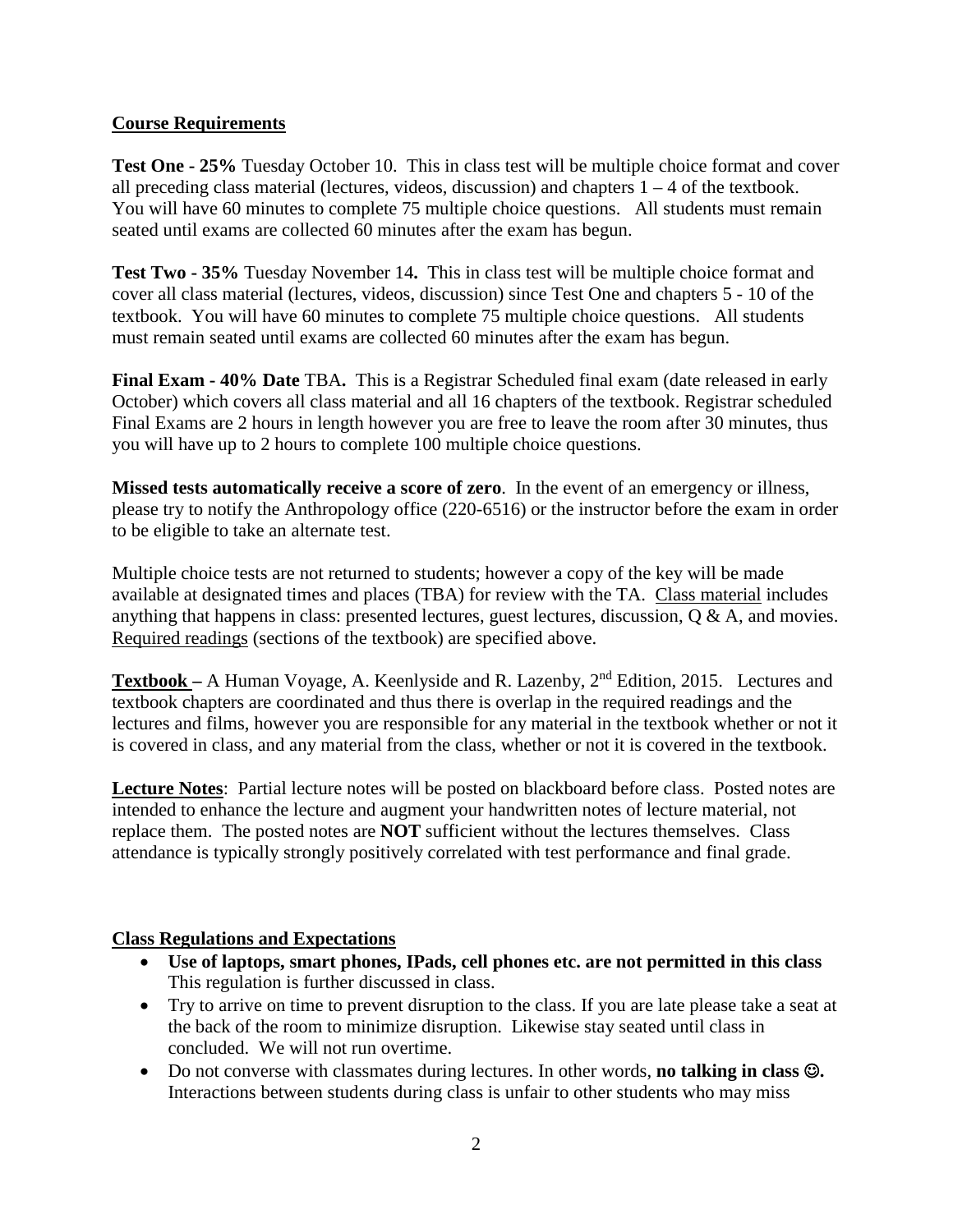lecture material that will subsequently appear on exams. If you are discussing lecture material please raise your hand to share the comment or question as that will benefit the whole class. Relevant interruptions are welcome. You may also email questions which will be answered at the next class. Likewise, all email enquiries about tests will be answered in class.

• Turn off cell & smart phones during class.

**Communication Guidelines –** we offer you this advice to help you have more successful communication in this course and in your professional life in general:

- You are welcome to communicate with the Professor and TA by email or in person before and after class, during office hours, or by appointment.
- Use a professional email address (such as your ucalgary address or a [yourname@gmail.com\)](mailto:yourname@gmail.com) for professional correspondence (such as messages to your Professor or TA).
- Use a clear subject line such as "Anth 201 Question" or "Anth 201 Student".
- Use an appropriate greeting to start your email, such as "Dear Dr. Pavelka", and sign off with your full name and ucid number. Err on the side of formality in professional correspondence.
- Do not skip a greeting altogether, or open with, for example, Hey there, What up? or Yo! If you don't know the name of the Professor or TA start with "Dear Professor or Dear TA", although taking a peak at the course outline might be slightly better than advertising that you don't know the name of the person you are about to ask for something.
- Check the course outline and materials posted on D2L before asking for information that may have already been provided. Again, just to avoid advertising that you don't come to class or consult the materials that have been provided to you.
- Use complete sentences and proof-read and spell check your messages.
- We will respond as soon as possible but to be safe please allow 48 hours for a response, excluding weekends and holidays.

#### **Grade Breakdown**

| $A+$ 100 - 94.9%        |              | 79.8 - 74.9%         |              | $C-$ 62.8 – 58.9%  |
|-------------------------|--------------|----------------------|--------------|--------------------|
| $A = 94.8 - 89.9\%$     |              | $B - 74.8 - 70.9\%$  |              | $D+ 58.8 - 54.9\%$ |
| A- 89.8 - 84.9%         |              | $C_{+}$ 70.8 – 66.9% | $\mathbf{D}$ | $54.8 - 49.9\%$    |
| $B_{+}$ $84.8 - 79.9\%$ | $\mathbf{C}$ | $66.8 - 62.9\%$      | F.           | 49.8% and below    |

**Class Examination Instructions** – Exam room security is taken very seriously. To ensure exam security please see and follow the **Class Examination Instructions** for this class on D2L.

**No special arrangements will be made following a poor test performance***.* For example, we cannot change the weighting of the tests, allow retakes, or accept alternate assignments in lieu of the test. Prepare in advance to ensure a good test performance – this is your opportunity to perform well, not later. After the test no changes will be made.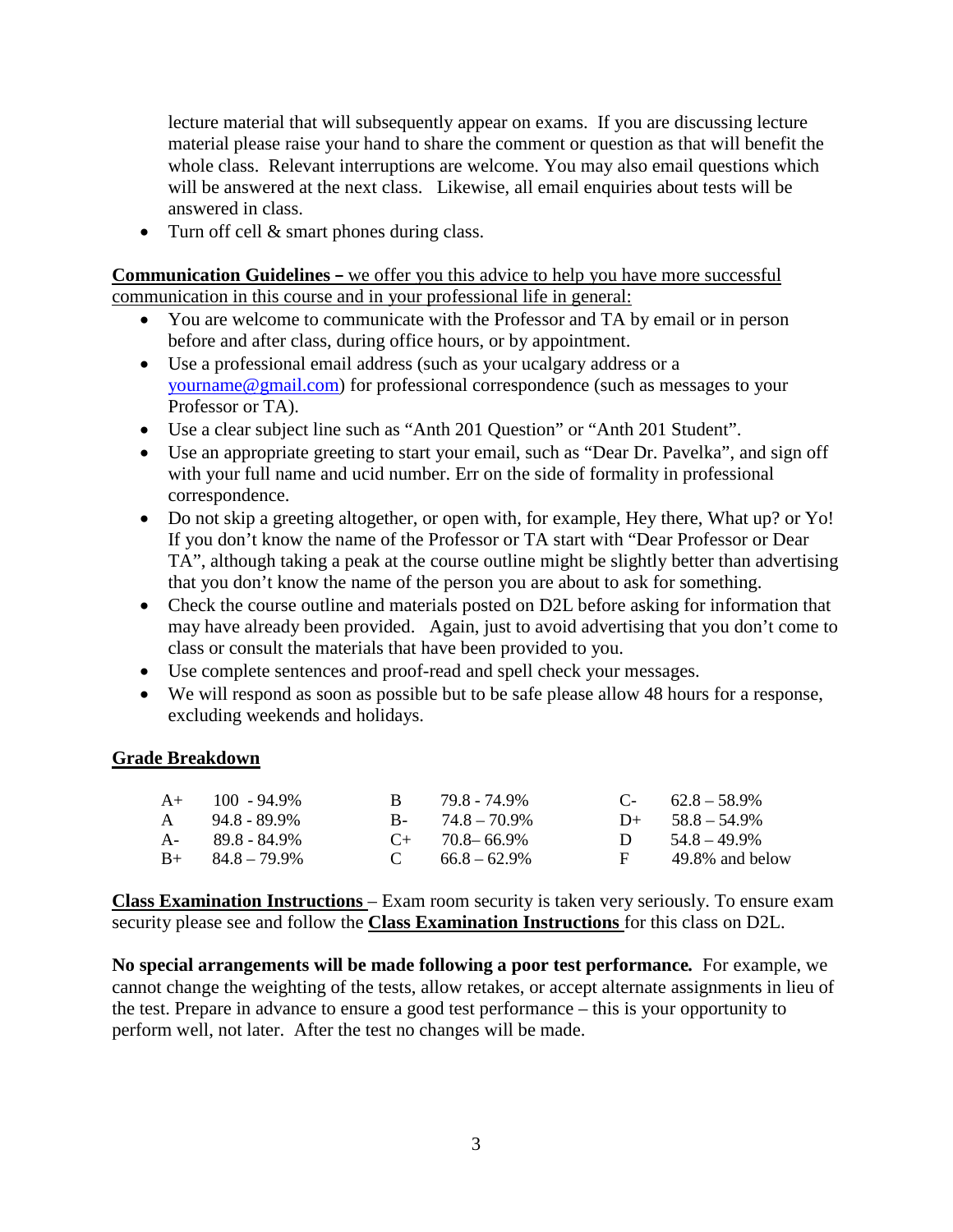#### **PLAGIARISM AND CHEATING**

Plagiarism: "to steal and pass off the ideas or words of another as one's own" (Webster's). Plagiarism will not be tolerated and will automatically result in a failing grade for the submission. Any student caught plagiarizing will also be subject to additional University sanctions. Students are expected to be familiar with the Department of Anthropology and Archaeology's policy on intellectual honesty

## **DEFERRED EXAMS:**

A student who is absent from a test for legitimate reasons must discuss an alternative course of action with the instructor. The instructor at their discretion may transfer the percentage weight for the test to the final examination, if there is a final examination in the course, set another test, etc. An instructor will normally make this decision on the basis of verbal information provided by the student. In the event that an instructor feels that they cannot judge the veracity of the information provided, Students must be aware that they are responsible for payment of any charge associated with the medical assessment and documentation as this service falls outside the realm of services provided by the Provincial Health Care Plan. Deferral of the final exam requires Registrar approval.

# **ACADEMIC ACCOMMODATIONS**

# <http://www.ucalgary.ca/access/accommodations/policy>

Students needing an Accommodation because of a Disability or medical condition should communicate this need to Student Accessibility Services in accordance with the Procedure for Accommodations for Students with Disabilities

Students needing an Accommodation based on a Protected Ground other than Disability, should communicate this need, preferably in writing, to the instructor of this course.

# **ACADEMIC INTEGRITY**

Academic integrity is essential to the pursuit of learning and scholarship in a university, and to ensuring that a degree from the University of Calgary is a strong signal of each student's individual academic achievements. As a result, the University treats cases of cheating and plagiarism very seriously. Non-academic integrity also constitutes an important component of this program.

For detailed information on what constitutes academic and non-academic misconduct, please refer to the following link:<http://www.ucalgary.ca/pubs/calendar/current/k-2-1.html>

All suspected cases of academic and non-academic misconduct will be investigated following procedures outlined in the University Calendar. If you have questions or concerns about what constitutes appropriate academic behavior or appropriate research and citation methods, you are expected to seek out additional information on academic integrity from your instructor or from other institutional resources.

Where there is a criminal act involved in plagiarism, cheating or other academic misconduct, e.g., theft (taking another student's paper from their possession, or from the possession of a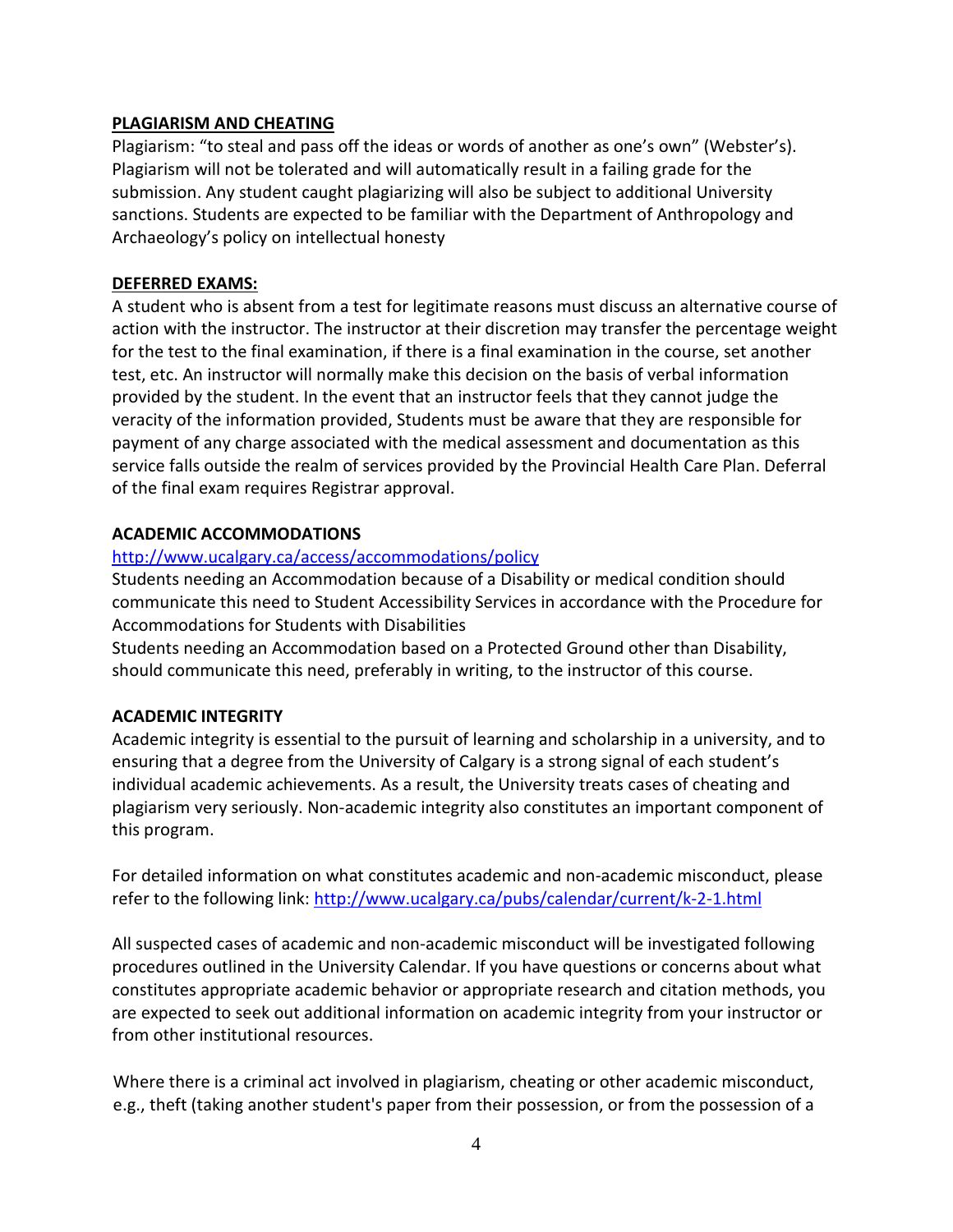faculty member without permission), breaking and entering (forcibly entering an office to gain access to papers, grades or records), forgery, personation and conspiracy (impersonating another student by agreement and writing their paper) and other such offences under the Criminal Code of Canada, the University may take legal advice on the appropriate response and, where appropriate, refer the matter to the police, in addition to or in substitution for any action taken under these regulations by the University

#### **TEACHING EVALUATIONS / USRIS (Universal Student Ratings of Instruction)**

At the University of Calgary, feedback provided by students through the Universal Student Ratings of Instruction (USRI) survey provides valuable information to help with evaluating instruction, enhancing learning and teaching, and selecting courses. **Your responses make a difference, please participate!** Website: http://www.ucalgary.ca/usri/

#### **Writing Across the Curriculum**

Writing skills are not exclusive to English courses and, in fact, should cross all disciplines. The University supports the belief that throughout their University careers, students should be taught how to write well so that when they graduate their writing abilities will be far above the minimal standards required at entrance. Consistent with this belief, students are expected to do a substantial amount of writing in their University courses and, where appropriate, members of faculty can and should use writing and the grading thereof as a factor in the evaluation of student work. The services provided by the Writing Support, part of the Student Success Centre, can be utilized by all undergraduate and graduate students who feel they require further assistance

**Emergency Evacuation Assembly Points**: In the event of an emergency that requires evacuation, please refer to the following link to become familiar with the assembly points for the class:<http://www.ucalgary.ca/emergencyplan/assemblypoints>

## **Freedom of Information and Protection of Privacy Act: Freedom of Information and Protection of Privacy Act**

The University of Calgary is committed to protecting the privacy of individuals who work and study at the University or who otherwise interact with the University in accordance with the standards set out in the Freedom of Information and Protection of Privacy Act. Please refer to the following link for detailed information:<http://www.ucalgary.ca/legalservices/foip> The Department of Anthropology and Archaeology's FOIP (Freedom of Information and Privacy) policy requires all reports/examinations to be returned to students during class time or the instructor's office hours. Any term work not picked up will be placed in the Anthropology and Archaeology Office (ES620) for distribution. Any student not wishing to have their work placed in the office must make alternative arrangements with the course instructor early in the term.

**Safewalk Information:** Campus Security, in partnership with the Students' Union, provides the Safewalk service, 24 hours a day to any location on Campus including the LRT, parking lots, bus zones and University residences. Contact Campus Security at (403) 220-5333 or use a help